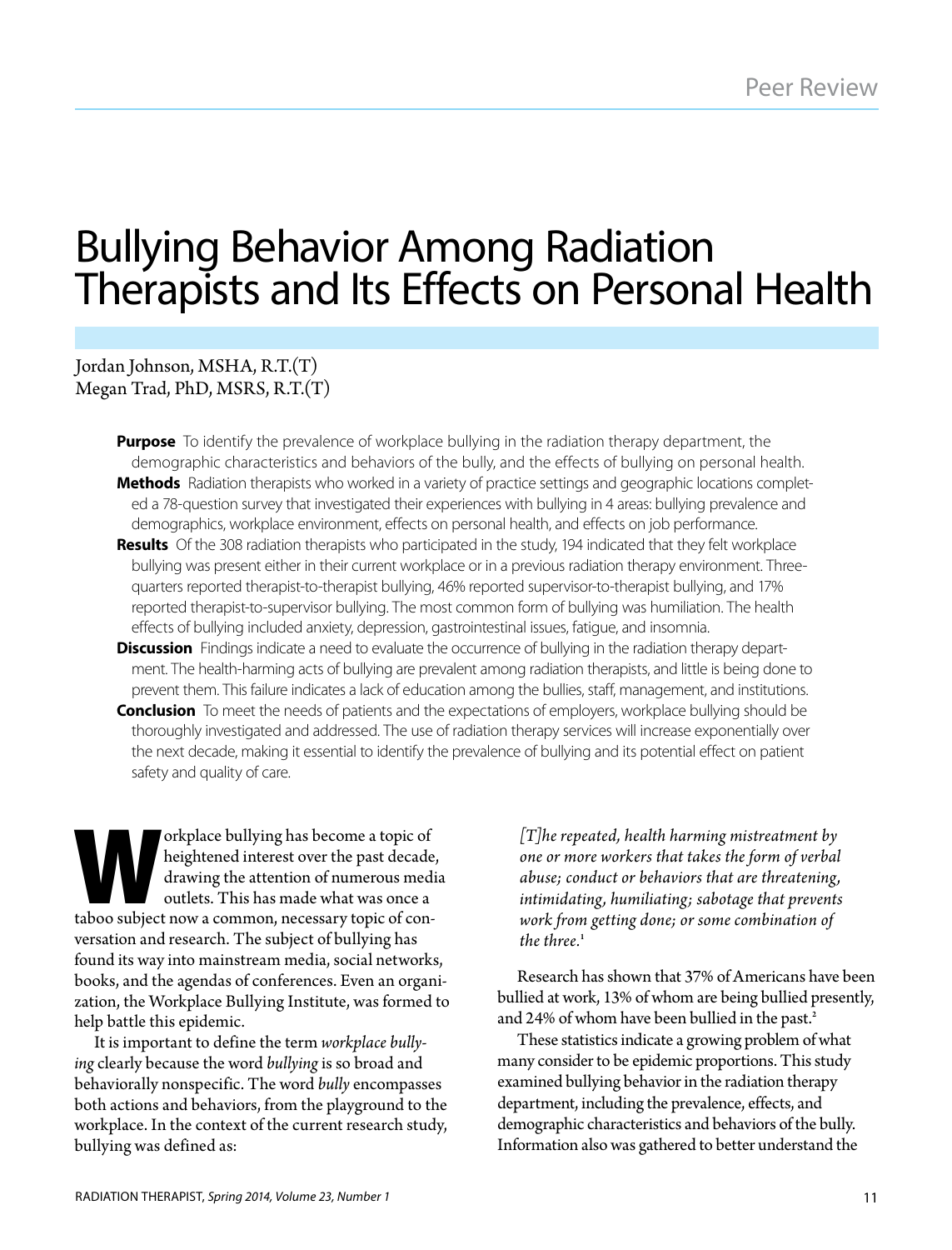Bullying Behavior and Its Effects on Personal Health

effects bullying has on a victim's health. As the field of radiation therapy continues to grow in the United States, results of this study will have implications for the safety, quality, and efficiency of care based on whether these behaviors are present, the extent to which they exist, and the mental and physical effects they have on the victims.

# **Literature Review**

The increased mainstream media attention over workplace bullying in the past decade has started to yield a significant amount of research and literature.<sup>3-8</sup> Much of this research, however, is focused on the prevalence of bullying behavior, the identification of these behaviors on a broad scale, and the effects.<sup>9</sup> Only recently have publications begun to examine methods for preventing this behavior through policies and procedures.<sup>6</sup> With respect to health care professions, nursing is currently the only occupation producing extensive research on this topic.<sup>10</sup> The research conducted on the broad scope of bullying and within the nursing profession provided a significant background for this study on bullying among radiation therapists.

The behaviors of workplace bullying have been documented in research in the nursing literature.<sup>5</sup> One study indicated that workplace bullying might concern work-related issues, personal issues, or social isolation.<sup>11</sup> A survey conducted by the Workplace Bullying Institute in 2008 indicated that the bullying behaviors present in the workplace included verbal bullying, behavioral bullying, abuse of authority, interference with work performance, and destruction of workplace relationships.<sup>3</sup> Another study noted that victims of bullying often suffer significant anxiety, depression, and feelings of isolation.<sup>4</sup> This same study specified that bullying behaviors create feelings of defenselessness in the victim and significantly diminish his or her right to dignity in the workplace.<sup>4</sup> These feelings are important because they can inhibit normal job productivity or break down communication among coworkers. Victims of bullying also have been shown to be insecure about their job positions.<sup>12</sup>

One study focused on the moral and ethical aspects of bullying behavior and found that the resulting health consequences violated the nursing professional code of ethics and the American Nurses Association's Code of Ethics for Nurses.<sup>13</sup> A study by Dehue and colleagues determined a direct link between bullying in the workplace and negative effects on health. Their study also examined the

health-related symptoms caused by the bullying such as anxiety, depression, and mental health problems, as well as the moderating role of coping strategies.<sup>14</sup>

Previous studies determined that the most common type of violence health care personnel face is verbal abuse, followed by bullying/mobbing, which is described as making someone feel ganged up on by others within the organization.<sup>15</sup> A study of novice nurses revealed that 21% were exposed to bullying daily, and nearly half indicated being bullied occasionally.<sup>9</sup> The study also showed a correlation between bullying and a 48% decrease in work productivity.9 In another study, 21% of nurses had been exposed to workplace bullying and identified negative effects on job performance, motivation, energy level, and commitment to work.<sup>15</sup> In addition, 45% of nurses surveyed indicated that they had moderate to severe depression.<sup>15</sup> Exposure to bullying behavior was shown to have a direct link to depression.<sup>15</sup> According to the Workplace Bullying Institute, only 6% of business leaders said that bullying was a top priority. The Institute concluded that top-level executives might identify bullying as a problem but often fail to follow through to ensure resolution or believe their human resources department will handle the issue.<sup>3</sup>

These studies show a direct link between the bullying behaviors exhibited in the workplace and the personal health and job performance of the individual. Studies reported in the available literature on bullying have demonstrated similar findings on several health care–related fronts. After a database search of CINAHL and PubMed using the key terms *workplace bullying in health care, bullying in radiation therapy*, and *bullying in radiologic sciences*, no studies were found investigating bullying behavior in the fields of radiation therapy or radiation oncology. It can be hypothesized that if bullying is this prevalent in other health care fields, it also is occurring in radiation therapy. The research study presented here served to fill this gap. The research questions guiding the study were:

- $\blacksquare$  How common is workplace bullying in the field of radiation therapy?
- What bullying behaviors are being experienced by radiation therapists, and how have these behaviors been tolerated or reprimanded by administration and other employees?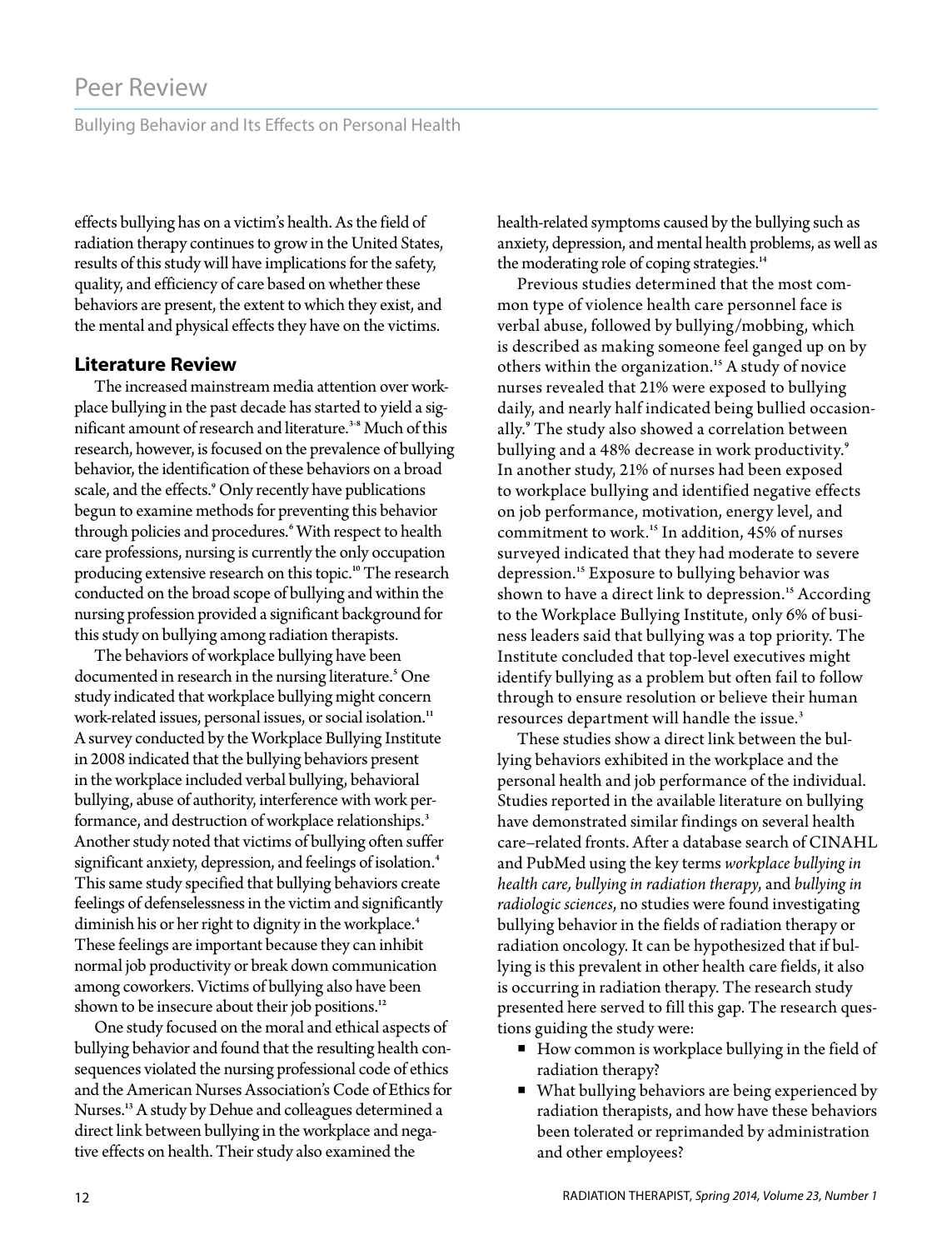Johnson, Trad

■ What effects on personal health have the bullying behaviors had on the victims?

# **Methods**

We designed a quantitative research study to evaluate the presence of bullying and its effects on victims within the radiation therapy workplace. Participants were registered radiation therapists in the United States. According to the American Registry of Radiologic Technologists, there were 19 925 registered therapists in the United States in April 2012. It is important to note that the total number of people registered does not necessarily represent "practicing" radiation therapists. Many radiation therapists keep their licensing current but might work in different occupations or have retired.

Radiation therapists work in a variety of environments, ranging from small community or regional facilities to large academic medical centers. The number of employed therapists at any one location ranged from 2 to 145, depending on the practice setting and whether the location was urban or rural. It was important to obtain feedback from practicing therapists in a variety of workplace settings. To obtain a diverse sample in terms of practice setting and geographic location, the researchers contacted 88 radiation therapy facilities to recruit participants. A Google search using the terms *cancer center(s)* and *radiation oncology* was performed, along with the name of each state, to compile a list of radiation therapy centers across the country.

A Microsoft Excel spreadsheet was created, listing the radiation oncology facilities for each state and a contact number. Of the 88 facilities called, we made contact with representatives from 48 of them. Initial contact was made with facility administrators, which included the chief therapists or radiation oncology managers/supervisors, to gain their support for the study. Numerical data were compiled from these initial contacts to identify how many therapists were employed at each site, and all aspects of the survey, including its purpose and what the therapists needed to do to participate, were explained to them. If they agreed to allow their therapists to take part in the study, a survey link was provided to the department manager or chief therapist via e-mail. The directions attached to this e-mail instructed them to forward the survey to their staff radiation therapists via departmental e-mail lists. Once the survey link was distributed

to the therapists, the department manager or chief therapist was not granted access to the results of the survey or even told whether the therapists completed the survey.

The survey was developed electronically through SurveyMonkey and administered after institutional review board approval from Texas State University was obtained. The use of SurveyMonkey as an outside party to deliver the survey served to eliminate bias by omitting references to personal e-mail addresses and names the respondents might recognize. Using an online format instead of a mailed survey, where bias could more easily be introduced, was a strength of this study.

The survey consisted of 78 yes/no or Likert-type questions that investigated the radiation therapists' experiences with bullying over 4 sections: bullying prevalence and demographics, workplace environment, effects on personal health, and effects on job performance. This article only addresses the bullying behavior, work environment, and effects on personal health. The effects on job performance will be addressed in a subsequent publication.

Prior to beginning the survey, participants were asked whether they agreed to participate in the study. This ensured that the participants were under no obligation to complete the survey. The therapists then were asked whether they had ever experienced or witnessed bullying according to the definition provided. If the participant answered no, the survey was terminated to guarantee that data were only collected from individuals who had experienced bullying. However, their responses were included in the final data set because they showed the overall percentage of therapists who indicated that they worked in a bully-free radiation therapy department.

The survey questions were created and formulated using a structure and format similar to the 2010 U.S. Workplace Bullying Study conducted by Zogby International.<sup>6</sup> In researching methods and formats to assist us in developing our study, this was the only formal organized survey we found that was based on goals similar to those in our study.

To determine validity, the survey instrument was pretested with therapists at one of the researcher's facilities. This cancer center was excluded from the data set because the questions were reformulated based on the therapists' observations and input. The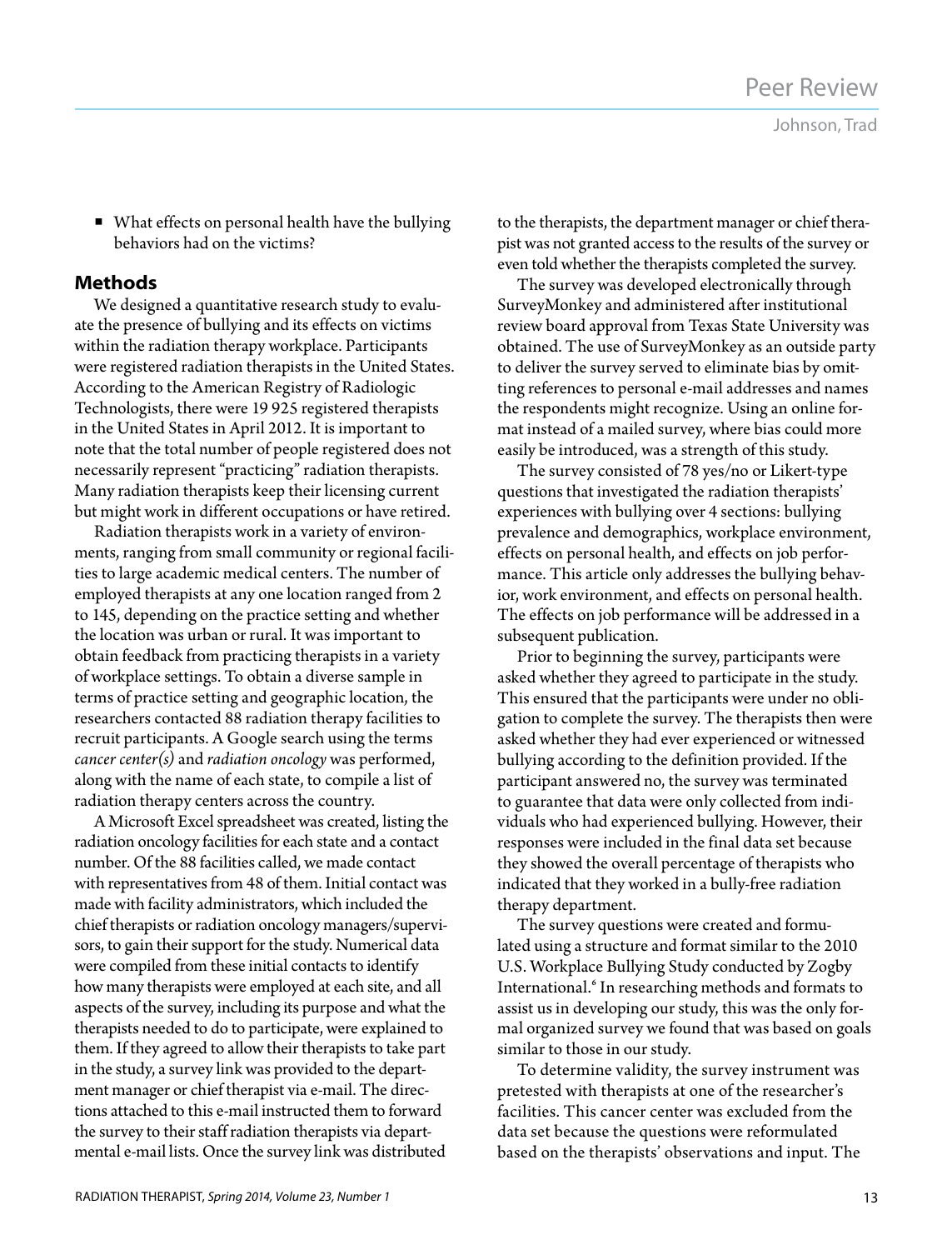# Peer Review

Bullying Behavior and Its Effects on Personal Health

test therapists' responses were used to ensure the clarity of the questions.

SurveyMonkey's built-in software assisted with quantifying the data. A frequency distribution analysis was used to determine the frequency of the bullying behavior among the radiation therapists and how it had affected the victims. Statistical analysis of the data was limited to simple correlations because this was a foundational study. In future research, it would be more effective to use deeper statistical relationships and techniques. The focus on only the radiation therapists without the inclusion of other health care providers as subjects in this study lends itself to valid results.

## **Results**

From the 48 facilities that agreed to participate, 665 radiation therapists were sent the survey. Several facilities opted not to participate because they were dealing with workplace bullying or litigation from bullying at the time and were worried that participation would aggravate an already volatile issue. One facility opted not to participate because the administrators said they police their own bullying issues internally and that this survey would yield no new findings and be redundant.

Of the radiation therapists who were sent the survey, 308 opened the link, read the consent, and agreed to participate, for a return rate of 46%. Of those, 194 indicated that they felt workplace bullying was present either in their current workplace or in a previous radiation therapy environment. These 194 were allowed to complete the remainder of the survey and to skip any question that made them feel uncomfortable. Because of this allowance, the percentages and number of responses reported varied from question to question and did not always equal 100% or 194.

The first set of questions concerned the type of bullying the participant had experienced and the bully's demographic characteristics (see **Table 1)**. Interestingly, 75% of participants stated they had experienced horizontal bullying, or bullying of a therapist by a therapist. In addition, 46% reported top-down (supervisor-to-therapist) bullying, and 17% reported bottom-up (therapist-to-supervisor) bullying. For this question, participants could choose multiple answers, which accounts for the percentage being more than 100%. It appears that those who have experienced bullying experienced it in multiple methods.

#### Table 1

#### **Bullying Prevalence and Demographic Characteristics of Bullies**

|                      | ומומכנכוואנוכא טו שעוווכא                               |                                                                |
|----------------------|---------------------------------------------------------|----------------------------------------------------------------|
| Question             |                                                         | $n (\%)^3$                                                     |
| or former workplace? |                                                         | Do you feel that workplace bullying is present in your current |
|                      | Yes                                                     | 195 (68)                                                       |
|                      | No                                                      | 90 (32)                                                        |
| institution?         | Which classification of bullying is most common at your |                                                                |
|                      | Top-down                                                | 81 (46)                                                        |
|                      | Horizontal                                              | 134 (75)                                                       |
|                      | Bottom-up                                               | 31 (17)                                                        |
|                      | your radiation therapy department?                      | Have you personally been a victim of workplace bullying in     |
|                      | Yes                                                     | 133 (71)                                                       |
|                      | Nο                                                      | 54 (29)                                                        |
|                      |                                                         | Have you witnessed workplace bullying in your department?      |
|                      | Yes                                                     | 175 (94)                                                       |
|                      | No                                                      | 12(7)                                                          |
|                      |                                                         | Where did the majority of the bullying you witnessed occur?    |
|                      | In the open in<br>front of others                       | 144 (77)                                                       |
|                      | Behind closed<br>doors                                  | 84 (45)                                                        |
|                      | What is the gender of the bully?                        |                                                                |
|                      | Male                                                    | 22 (12)                                                        |
|                      | Female                                                  | 103(57)                                                        |
|                      | <b>Both</b>                                             | 57 (31)                                                        |
| (bully to victim)?   |                                                         | What is the most common gender pairing of the bullying         |
|                      | Male to male                                            | 8(4)                                                           |
|                      | Female to female                                        | 127(71)                                                        |
|                      | Male to female                                          | 24 (14)                                                        |
|                      | Female to male                                          | 19 (11)                                                        |

a *Combined percentage for each question may exceed 100% if the question allowed multiple responses.*

When asked whether they had personally been a victim of bullying, 71% answered yes, and 94% said they had witnessed others being bullied in the workplace.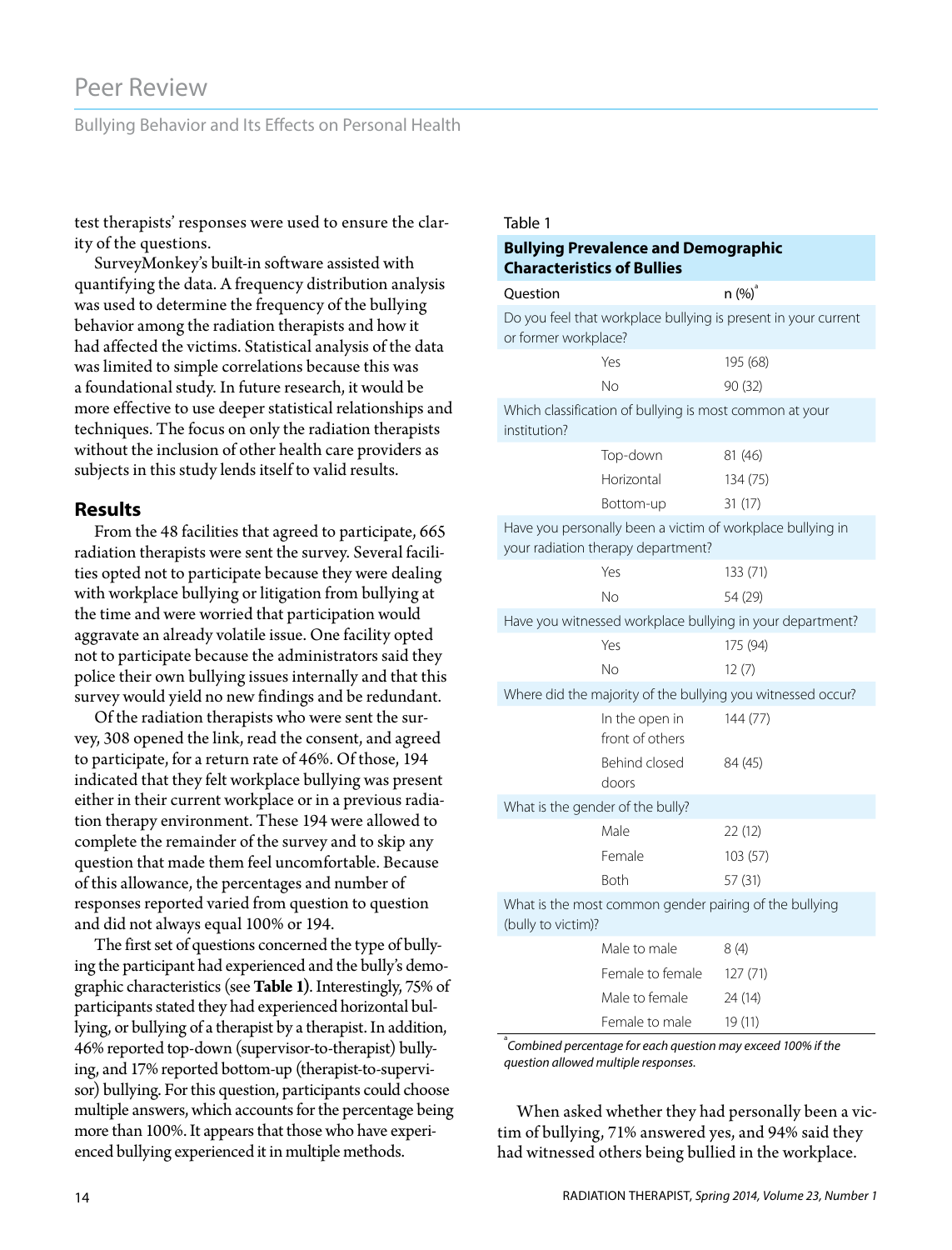Johnson, Trad

When asked where the majority of bullying occurred, 77% indicated that it was done in front of others, whereas 45% said it was done behind closed doors. Again, participants were allowed to choose more than one response. They also indicated that the majority of bullies were women (57%) and that the most common gender pairing of bully to victim was female to female (71%).

Participants were then asked about the workplace environment and how the bully's actions were tolerated or controlled (see **Table 2**). Sixty-four percent said that the bully worked with others as opposed to alone and that the actions were never (36%) or sometimes (52%) reported. Only 10% indicated that the bullying behavior was reported most of the time. Participants also indicated that the bully's actions were tolerated by staff most of the time (54%), and 19% thought the bully's actions were always tolerated by staff or other therapists. When asked to identify who else tolerated the behavior, the responses were as follows: coworkers, 78%; managers, 65%; the institution, 25%; and human resources personnel, 23%.

When asked to describe the bullying behavior, participants were asked to choose all that applied from a list. Their responses were as follows: humiliation, 75%; abuse of authority, 56%; destruction of workplace relationships, 56%; verbal shouting, 44%; and interference with work, 40%. Participants also indicated that these behaviors occurred over a prolonged period. Thirty-seven percent said that the bullying behavior lasted longer than 3 years, and 21% said that it lasted 1 to 3 years.

Participants were then asked questions regarding the effects of bullying on their personal health (see **Table 3**). They said that 93% of the time, the bully either somewhat or greatly affected their stress level at work. They felt tired before the work day began 33% of the time, and 53% said they frequently or always had trouble sleeping because they were thinking about issues at work. Many physical conditions experienced by the victims also were attributed to bullying behavior: 16% said they had irregularities in blood pressure (described as high blood pressure) due to bullying, and 37% had high blood pressure because of their work environment. Other physical indicators were anxiety (50%), depression (46%), gastrointestinal issues (44%),

#### Table 2

| <b>Workplace Environment</b> |                                                                   |                    |  |  |
|------------------------------|-------------------------------------------------------------------|--------------------|--|--|
| Question                     |                                                                   | n (%) <sup>ª</sup> |  |  |
|                              | How does the bully you work with demonstrate the bully behaviors? |                    |  |  |
|                              | Works alone                                                       | 60 (36)            |  |  |
|                              | Works with others                                                 | 108 (64)           |  |  |
| reported.                    | The bullying that I have been a victim of or witnessed was        |                    |  |  |
|                              | Never                                                             | 62 (36)            |  |  |
|                              | Sometimes                                                         | 89 (52)            |  |  |
|                              | Most of the time                                                  | 17(10)             |  |  |
|                              | Always                                                            | 3(2)               |  |  |
|                              | The bully's actions in the department are tolerated by staff.     |                    |  |  |
|                              | Never                                                             | 2(1)               |  |  |
|                              | Sometimes                                                         | 44 (26)            |  |  |
|                              | Most of the time                                                  | 93 (54)            |  |  |
|                              | Always                                                            | 32 (19)            |  |  |
|                              | The bully's behavior is accepted by:                              |                    |  |  |
|                              | Coworkers                                                         | 131 (78)           |  |  |
|                              | Management                                                        | 109 (65)           |  |  |
|                              | Human resources department                                        | 39(23)             |  |  |
|                              | The institution                                                   | 43 (25)            |  |  |
|                              | Not accepted at all                                               | 16(10)             |  |  |
|                              | The most common tactics of the bully are:                         |                    |  |  |
|                              | Verbal shouting and swearing                                      | 73 (44)            |  |  |
|                              | <b>Behavioral humiliation</b>                                     | 126 (75)           |  |  |
|                              | Abuse of authority                                                | 94 (56)            |  |  |
|                              | Interference with work                                            | 67 (40)            |  |  |
|                              | Destruction of workplace<br>relationships                         | 93 (56)            |  |  |
|                              | None                                                              | 1(6)               |  |  |
|                              | The bullying I have experience or witnessed has lasted:           |                    |  |  |
|                              | Weeks                                                             | 26 (16)            |  |  |
|                              | 3-6 months                                                        | 17(11)             |  |  |
|                              | 6-12 months                                                       | 25(15)             |  |  |
|                              | 1-3 years                                                         | 33 (21)            |  |  |
|                              | > 3 years                                                         | 61 (37)            |  |  |

a *Combined percentage for each question may exceed 100% if the question allowed multiple responses.*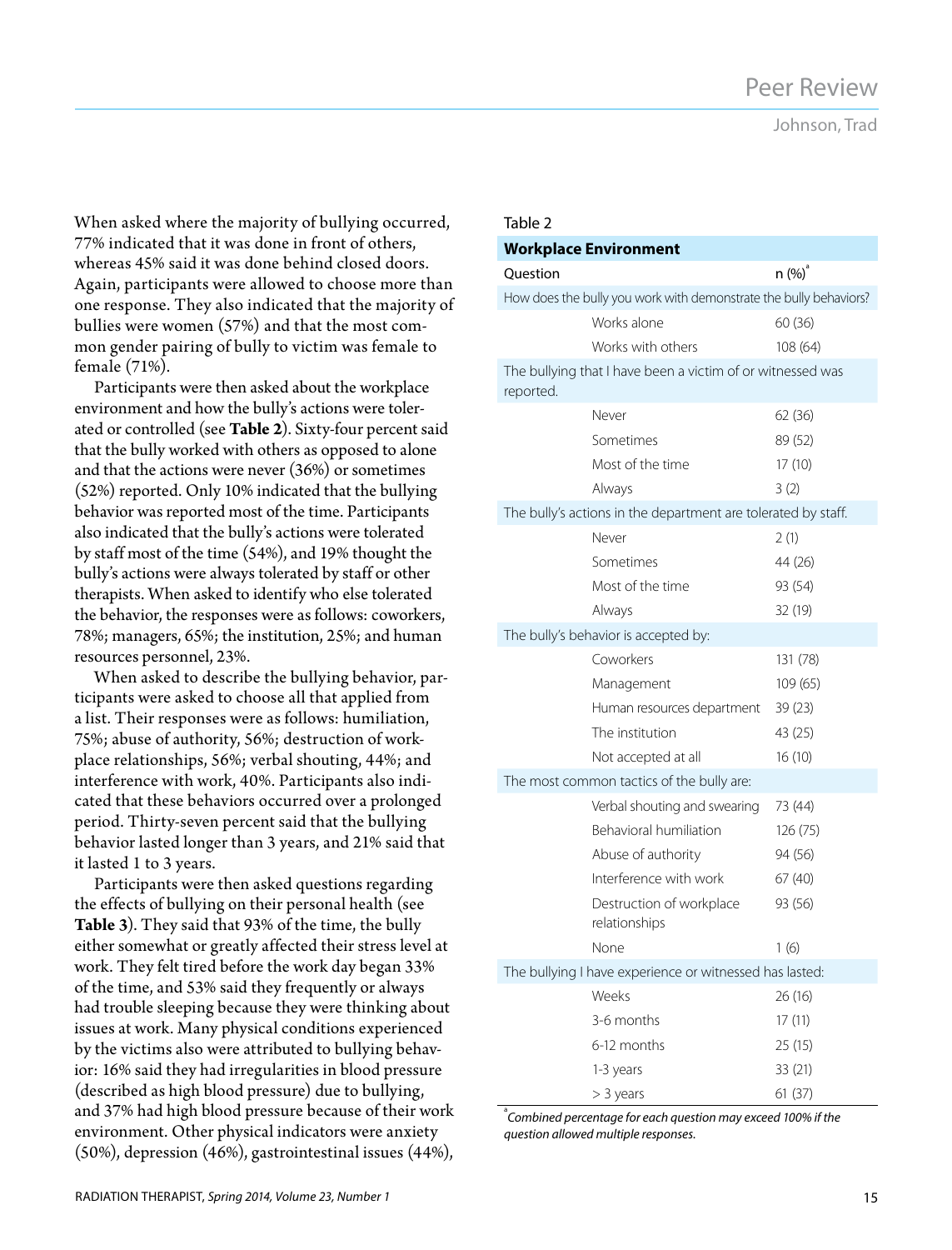# Peer Review

Bullying Behavior and Its Effects on Personal Health

#### Table 3

| <b>Effects of Bullying on Personal Health</b>                                                                      |                                                 |          |  |  |
|--------------------------------------------------------------------------------------------------------------------|-------------------------------------------------|----------|--|--|
| Statement                                                                                                          |                                                 | n(%)     |  |  |
| Witnessing and/or experiencing bullying has affected my stress<br>level at work.                                   |                                                 |          |  |  |
|                                                                                                                    | Not at all                                      | 11(7)    |  |  |
|                                                                                                                    | Somewhat                                        | 79 (49)  |  |  |
|                                                                                                                    | Greatly                                         | 69 (44)  |  |  |
|                                                                                                                    | I feel tired before I even begin my daily work. |          |  |  |
|                                                                                                                    | Yes                                             | 52 (33)  |  |  |
|                                                                                                                    | No                                              | 26(16)   |  |  |
|                                                                                                                    | Sometimes                                       | 82 (51)  |  |  |
| I am unable to get a good night's rest because I am thinking<br>about issues at work.                              |                                                 |          |  |  |
|                                                                                                                    | Never                                           | 16(9)    |  |  |
|                                                                                                                    | Rarely                                          | 61(38)   |  |  |
|                                                                                                                    | Frequently                                      | 75 (48)  |  |  |
|                                                                                                                    | Always                                          | 8(5)     |  |  |
| I feel that my work environment contributes to irregularities in<br>my blood pressure.                             |                                                 |          |  |  |
|                                                                                                                    | Not at all                                      | 75 (47)  |  |  |
|                                                                                                                    | Somewhat                                        | 58 (37)  |  |  |
|                                                                                                                    | Definitely                                      | 25 (16)  |  |  |
| I have chest pains that I associate with stress caused by the<br>environment created by bullies in the department. |                                                 |          |  |  |
|                                                                                                                    | Yes                                             | 25(16)   |  |  |
|                                                                                                                    | No                                              | 132 (84) |  |  |

| Table 3 (continued)                                                                 |                    |         |  |  |
|-------------------------------------------------------------------------------------|--------------------|---------|--|--|
| <b>Effects of Bullying on Personal Health</b>                                       |                    |         |  |  |
| Statement                                                                           |                    | n (%)   |  |  |
| My work environment and stresses at work cause a loss in my<br>appetite.            |                    |         |  |  |
|                                                                                     | Yes                | 13(8)   |  |  |
|                                                                                     | No                 | 98 (62) |  |  |
|                                                                                     | Sometimes          | 48 (30) |  |  |
| I have gastrointestinal issues due to the stressful environment<br>I work in.       |                    |         |  |  |
|                                                                                     | Never              | 89 (56) |  |  |
|                                                                                     | Sometimes          | 53 (33) |  |  |
|                                                                                     | Frequently         | 9(6)    |  |  |
|                                                                                     | Always             | 8(5)    |  |  |
| Depression is something I battle with due to the<br>circumstances in my department. |                    |         |  |  |
|                                                                                     | Never              | 86 (54) |  |  |
|                                                                                     | Sometimes          | 54 (34) |  |  |
|                                                                                     | Frequently         | 15(9)   |  |  |
|                                                                                     | Always             | 4(3)    |  |  |
| The level of anxiety I feel at work is:                                             |                    |         |  |  |
|                                                                                     | Below normal       | 7(4)    |  |  |
|                                                                                     | Normal             | 72 (46) |  |  |
|                                                                                     | Higher than normal | 79 (50) |  |  |

loss of appetite either sometimes or always (38%), and chest pain (16%). The authors understand that the health-related/medical issues have multifactorial causes and that the bullying might not be solely responsible for these problems. However, the questions were worded so that the respondents provided their own opinions about whether their health-related issues were associated with the bullying they had experienced. Finally, participant demographic data were collected, including years of experience in radiation therapy, education level, age, ethnicity, gender, and employment setting (see **Table 4**).

# **Discussion**

This study provides useful information regarding the prevalence, behaviors, and effects of workplace bullying among radiation therapists. It confirms a relationship between the prevalence of workplace bullying among radiation therapists and negative health effects. It also validates the research found in the literature from other health care professions.

Bullying previously had been or currently was present in some form at 68% of the participants' institutions. Because of the diverse sample used in the study, both in geographical location and radiation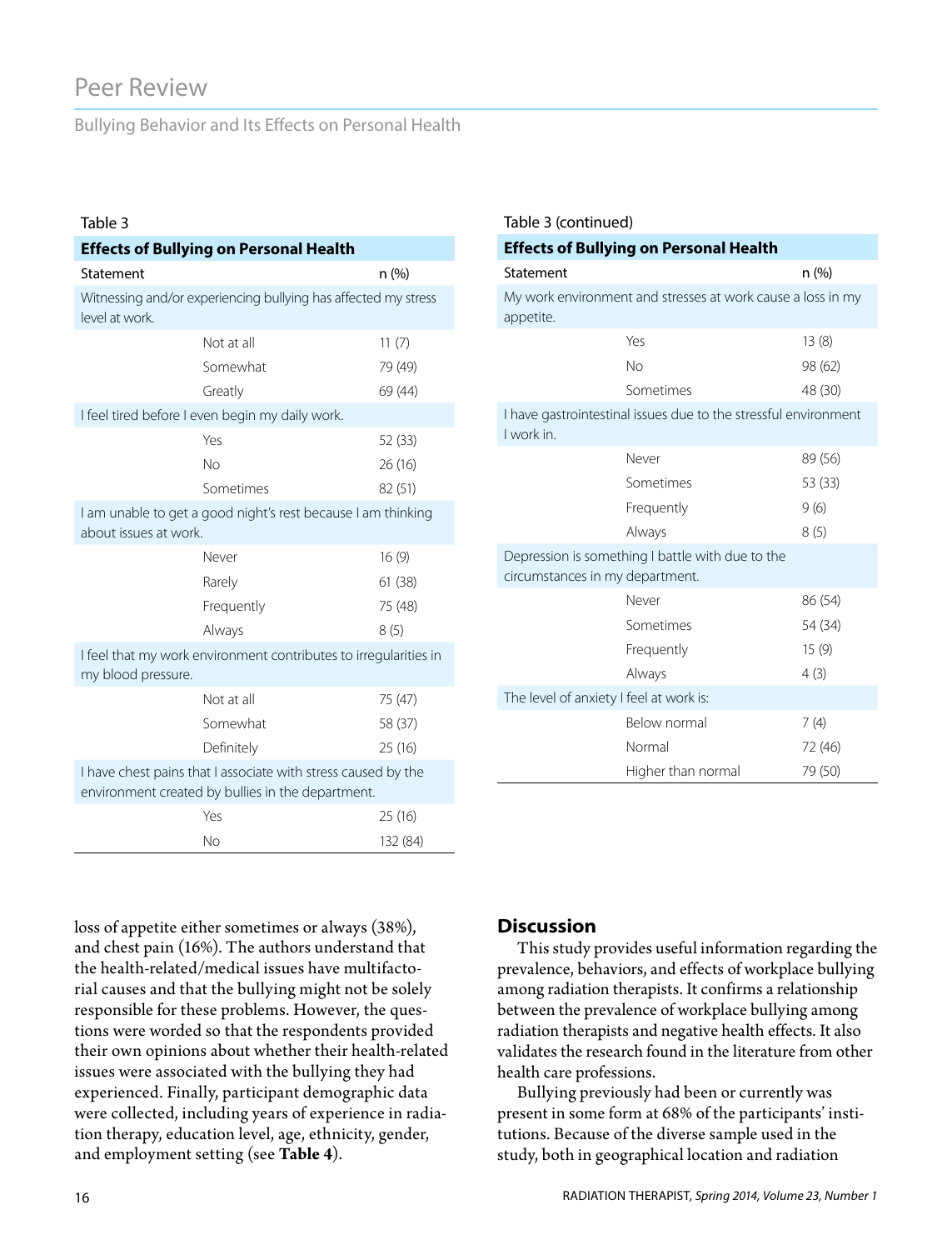#### Table 4

| <b>Participant Demographic Characteristics</b> |                                       |            |  |
|------------------------------------------------|---------------------------------------|------------|--|
| Characteristic                                 |                                       | n (%)      |  |
|                                                | Years of radiation therapy experience |            |  |
|                                                | $0 - 3$                               | 33 (21.7)  |  |
|                                                | $4 - 8$                               | 43 (28.3)  |  |
|                                                | $9 - 15$                              | 31 (20.4)  |  |
|                                                | $16 - 25$                             | 23 (15.1)  |  |
|                                                | > 25 years                            | 22 (14.5)  |  |
| Education level in radiation therapy           |                                       |            |  |
|                                                | Certificate                           | 32 (21.3)  |  |
|                                                | Associate degree                      | 31 (20.7)  |  |
|                                                | Bachelor's degree                     | 87 (58.0)  |  |
| Age                                            |                                       |            |  |
|                                                | $18 - 23$                             | 4(2.6)     |  |
|                                                | 24-30                                 | 40 (26.5)  |  |
|                                                | $31 - 40$                             | 49 (32.5)  |  |
|                                                | $41 - 50$                             | 27 (17.9)  |  |
|                                                | $51 - 65$                             | 30 (19.9)  |  |
|                                                | >65                                   | 1(0.7)     |  |
| Ethnicity                                      |                                       |            |  |
|                                                | Caucasian/white non-Hispanic          | 126 (85.1) |  |
|                                                | Asian                                 | 4(2.7)     |  |
|                                                | African American/black                | 6(4.1)     |  |
|                                                | Hispanic/Latino                       | 5(3.4)     |  |
|                                                | Native American                       | 0(0)       |  |
|                                                | Pacific Islander                      | 1(0.7)     |  |
|                                                | Prefer not to answer                  | 6(4.1)     |  |
| Gender                                         |                                       |            |  |
|                                                | Male                                  | 28 (18.8)  |  |
|                                                | Female                                | 121 (81.2) |  |
| Employment setting                             |                                       |            |  |
|                                                | Hospital                              | 68 (45.3)  |  |
|                                                | Academic hospital                     | 44 (29.3)  |  |
|                                                | Outpatient clinic                     | 31 (20.7)  |  |
|                                                | Regional hospital                     | 7(4.7)     |  |

therapy settings, this percentage is a direct indicator of a problem that needs to be addressed. The data Johnson, Trad

also indicate that 71% of therapists had been bullied personally and that the majority of bullying (75%) occurred horizontally. In addition, 46% of the bullying within the department was top-down. This indicates a breakdown in communication between therapist and supervisor and gives the perception that this behavior is tolerated. Increased communication is needed in these instances, not only from the supervisor, but also from the therapist. For this change to happen, an open and safe environment must be created in which the therapist has the confidence to approach the supervisor about the problem, knowing that the conversation will remain confidential and that action will be taken. For that environment to be created, more education and resources regarding bullying must be made available.

As shown with many other problems, such as smoking, education leads to decreased engagement in negative behaviors. Research has shown that "interveners" among staff can help facilitate a response to these behaviors; thus, by educating everyone about bullying and its effects, each therapist can ensure that other therapists within the department are not working in a volatile environment, which currently is not being done.<sup>1</sup>

Top-down bullying indicates that as therapists are promoted to managers or supervisors, their bullying tactics remain. This also indicates that proper training and job performance tracking are not performed adequately for staff at either the manager or staff-therapist level regarding bullying behaviors.

It is evident that individuals outside the direct bullying situation struggle with getting involved, as 93% of therapists said they had witnessed bullying in the department. Based on the prevalence percentages, it can be inferred that the behavior is being tolerated, corrective action is not implemented when reported, or both. As other research has demonstrated, bullying often is not reported because of fear of the bully or because witnesses believe someone else will report the incident.<sup>16</sup> The feeling that others will deal with the issue is called the "bystander effect" and is demonstrated by the publicized 1964 murder of Kitty Genovese, in which none of the 38 witnesses reported the murder after seeing it.<sup>16</sup> Participants in our study demonstrated the bystander effect by indicating that they perceived the bullying behavior to be tolerated by management (65%), the institution (25%), and the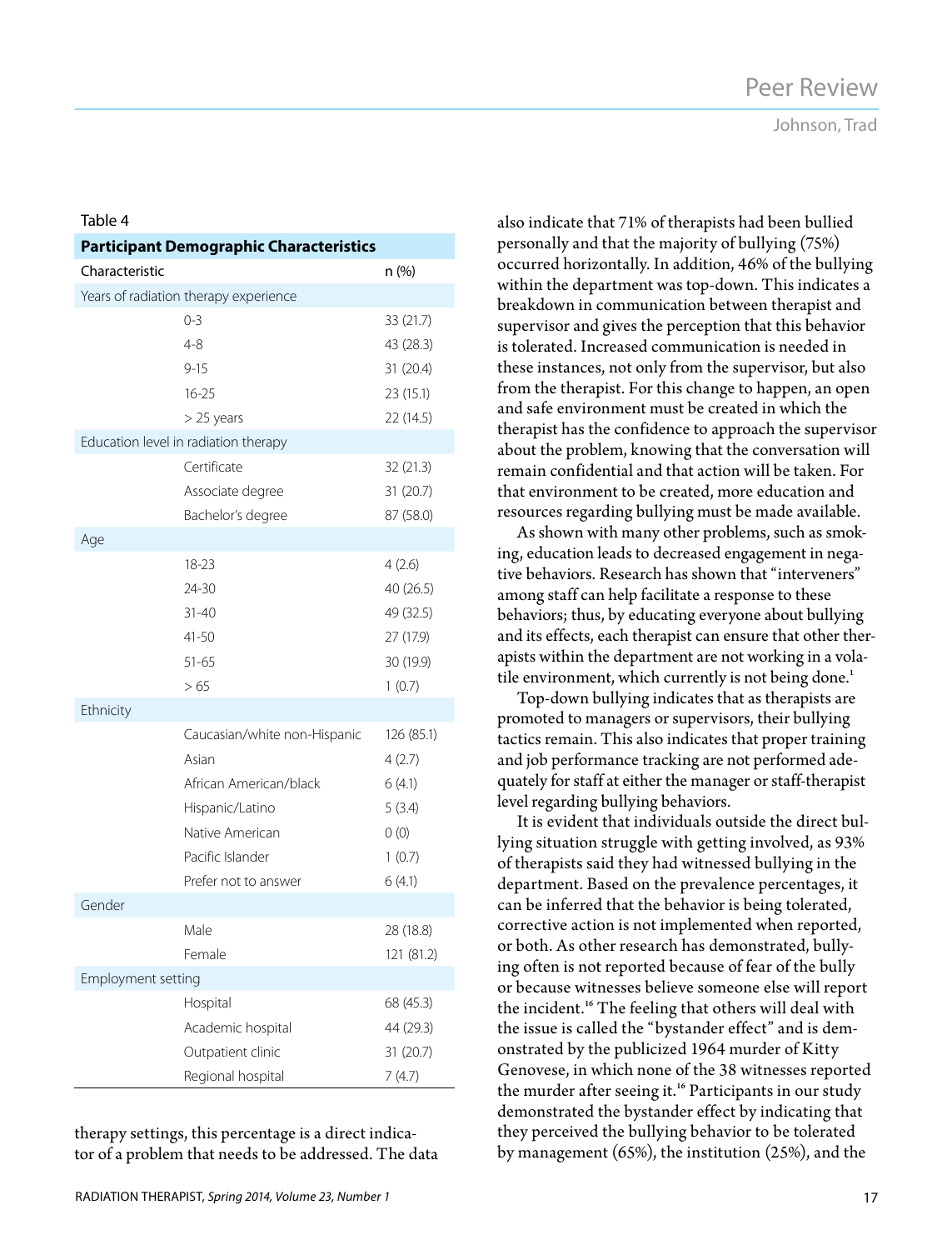Bullying Behavior and Its Effects on Personal Health

human resources department (23%). This is further demonstrated by the findings that the bully was never reported 36% of the time and was sometimes reported 52% of the time. Further research needs to be done to determine what therapists are doing when the bullying occurs. Additional research also could include the institution's human resources department to see how many cases of bullying of radiation therapists are reported.

According to participants, most bullying behavior (77%) was demonstrated in front of others. This is a territorial indicator, signifying that the bully was attempting to show dominance over the individual and instill fear in others. It often boosts the bully's self-esteem to belittle or humiliate the target publically. This effect was documented in the current study, which showed that the most common bullying behavior was humiliation. This type of behavior easily could cause a sense of fear in the one being humiliated, as well as in witnesses, which could permeate and dominate the work environment, possibly leading to the bystander effect.

An environment filled with fear and lacking communication—pervasive in a hostile work environment—also places the patient's safety at risk. In the field of radiation therapy, mistakes occur. However, much knowledge is gained from mistakes, which leads to improved processes and, one hopes, the prevention of future misadministration. This can be true only if an environment is created in which the therapist feels secure enough to report issues.

This study also showed that the majority of the bullies within the radiation therapy department were women. This finding was not surprising because most of the 19 925 registered radiation therapists are women, as indicated by the American Registry of Radiologic Technologists statistics. It also further validates the study's finding that female-to-female bullying was the most common type because of the favored gender mix in the profession.

Although not investigated in this study, a direct link could exist between the tolerance of coworkers, management, and the institution and job turnover, as shown in a previous health care study.<sup>7</sup> Subsequent research could verify whether this is true within the radiation therapy profession.

## *Bullying Behavior in the Radiation Therapy Department*

This study also examined the dynamics of how the bully executed his or her behavior. Results showed that 64% of the bullies worked with others. This parallels society's "herd effect." The fear that the bully instills could make others join in the behavior rather than combat the issue and risk becoming the target themselves. Most radiation therapy facilities in our study had more than 5 therapists. This reported teamwork of bullying is concerning because it easily could cause isolation of other therapists, resulting in a communication breakdown. This herd effect is further supported by our study's finding that the majority of the bullying occurs horizontally. The potential risk to patients in this environment is heightened because therapists might then prefer to perform duties alone or could be hesitant to ask pertinent questions that affect the patient's treatment.

Our study showed that 37% of the bullying behavior had been occurring for longer than 3 years. This prolonged exposure increases the health risks to therapists and affects the overall well-being of the department. Working in a hostile or fear-provoking environment for this length of time also increases the risk of a misadministration of treatment to a patient and is indicative of the lack of education and mechanisms to guard against bullying behavior. Depending on the job market, this behavior also could directly influence employee retention. Further research could investigate the relationship between staff turnover and the duration of exposure to the bullying behavior. In an area where radiation therapy jobs are not readily available, therapists might be forced to simply "tough it out" if nothing is being done to identify and correct the problem. Our research shows that this could be the case, given the 3-year or longer tolerance level.

## *Bullying Behavior Effects on Personal Health*

The effect on therapists' health was another alarming finding of this study. Bullying behavior appeared to influence the radiation therapist's stress level at work, with 16% of participants stating that it directly contributed to irregularities in their blood pressure. High blood pressure and stress both have been shown to increase the risk factors for myocardial infarction and other heart-related problems.<sup>17</sup> Stress also can be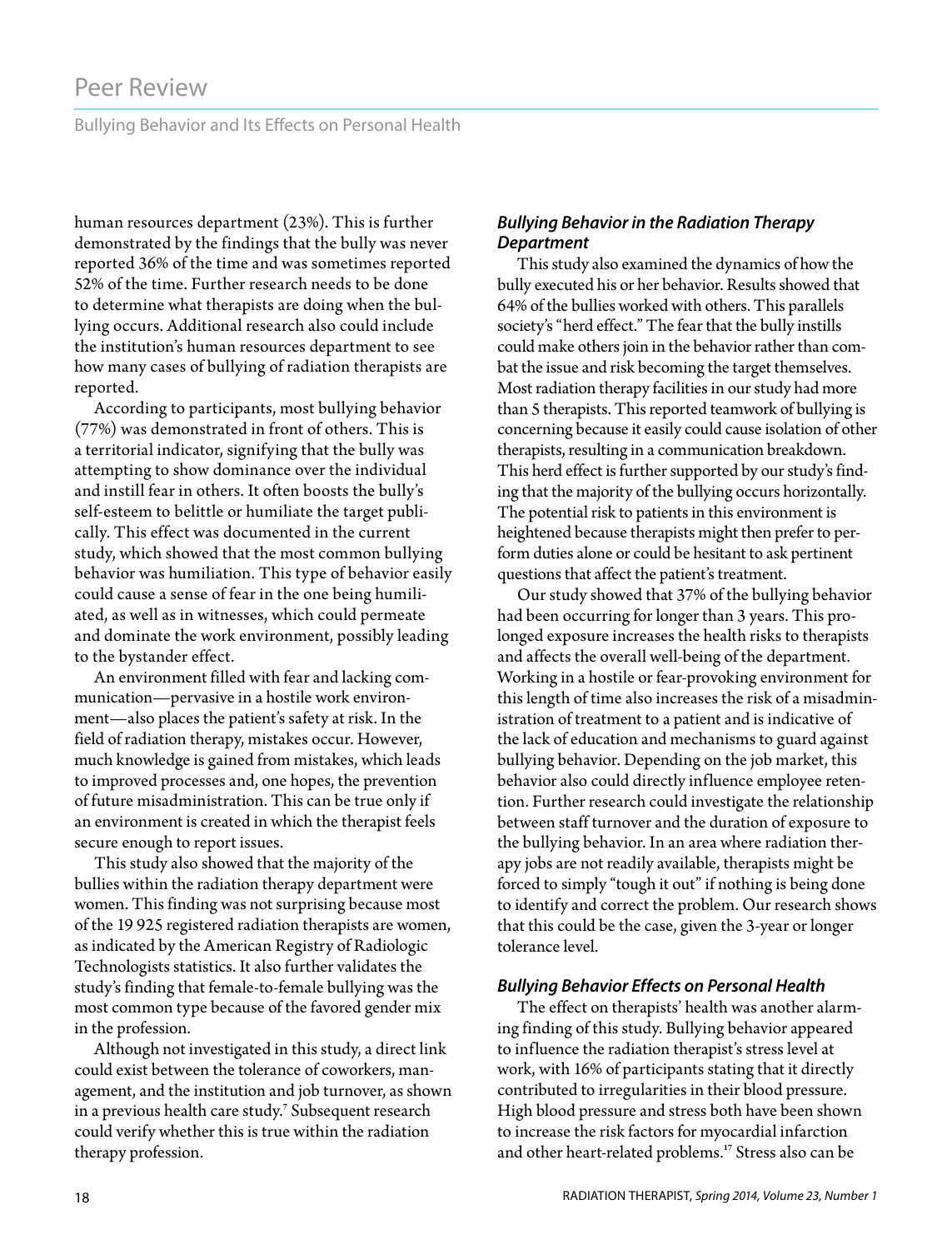linked to a weakened immune system, headaches, and neurological deficits such as forgetfulness and tremors.<sup>18</sup> Our findings also indicated that the anxiety level of 50% of the therapists was higher than normal. Study participants reported having chest pains and gastrointestinal issues, which they related to the hostile work environment. These effects are risk factors not only to the therapists but also to coworkers and their patients. Prolonged exposure to stress and its effects could lead to an accident. The effects also could be a liability to the institution and decrease employee retention.

Our results indicated 53% of radiation therapists failed to get a good night's sleep always or frequently because of issues at work. This lack of adequate rest again could be a potential hazard for mistakes and misadministration of radiation. Mistakes related to loss of focus, loss of concentration, and fatigue have been indicated in other studies on bullying and appear to occur in the field of radiation therapy as well.<sup>19</sup>

Our study also showed that therapists suffer from depression as a result of bullying in the workplace. Depression can affect the individual battling it and the entire workplace.<sup>1</sup> In addition, depression caused by the bully's behaviors in the department can spill over into the therapist's personal life, causing difficulties with friendships, parenting, and marriages.

All of the findings in this study indicate a need to evaluate the radiation therapy workplace and provide education on identifying bullying behavior. Data indicate that the health-harming acts of bullying are prevalent among radiation therapists, and little is being done to stop them. This indicates the lack of education among the bullies, staff, management, and institution on the issue.

# *Limitations*

This study's major limitation was the sample size. To gain a more complete view of the bullying problem, a study surveying a larger number of radiation therapists would increase the validity of the results. The current research, however, was designed as a preliminary study to determine whether bullying is as prevalent in the radiation therapy field as it is in other health care professions. Another limitation was the large number of survey questions, which might have deterred some participants from completing the questionnaire. One final limitation was the decision to distribute the survey only to managers of the radiation oncology department. This could have allowed a manager to not distribute the survey or to distribute it selectively.

# **Conclusion**

The radiation therapist's role is to deliver radiation to cancer patients in a comforting and caring manner. It is a stressful job in and of itself. Added stress on workers in this field caused by other radiation therapists, managers, or the workplace environment is a recipe for mistakes, institutional liability, and job burnout. To provide competent and comforting care to patients, radiation therapists need to work in an environment that is as stress-free as possible and in which they feel comfortable discussing their needs and those of their patients without being anxious about repercussions.

Because of the prevalence of bullying in society and the effects it has on victims, it is imperative to address this issue. Bullying has been documented as a major issue in the workplace. With the only health care–relevant research being done in the nursing profession, it is critical to further investigate this epidemic within the radiation therapy workplace. As further research is published, all levels of staff must work collaboratively to develop strategies to eliminate bullying. This study is foundational for further research in the radiation therapy profession.

It is clear that any existing education and training on how to recognize and deal with bullying behaviors within the health care industry is insufficient. To meet the needs of patients and the expectations of employers, workplace bullying should be thoroughly investigated and addressed. Solutions and accountability must be established, along with a policy of zero tolerance once the bullying issues are identified. Because the use of radiation therapy services will increase exponentially over the next decade, it is essential to identify the prevalence of bullying because it may ultimately affect patient safety and the quality of care.

*Jordan Johnson, MSHA, R.T.(T), is a manager in radiation oncology at Thompson Cancer Survival Center. He is the vice chairman of the American Society of Radiologic Technologists Committee on R.T. Advocacy and member of the ASRT Radiation Therapy Curriculum*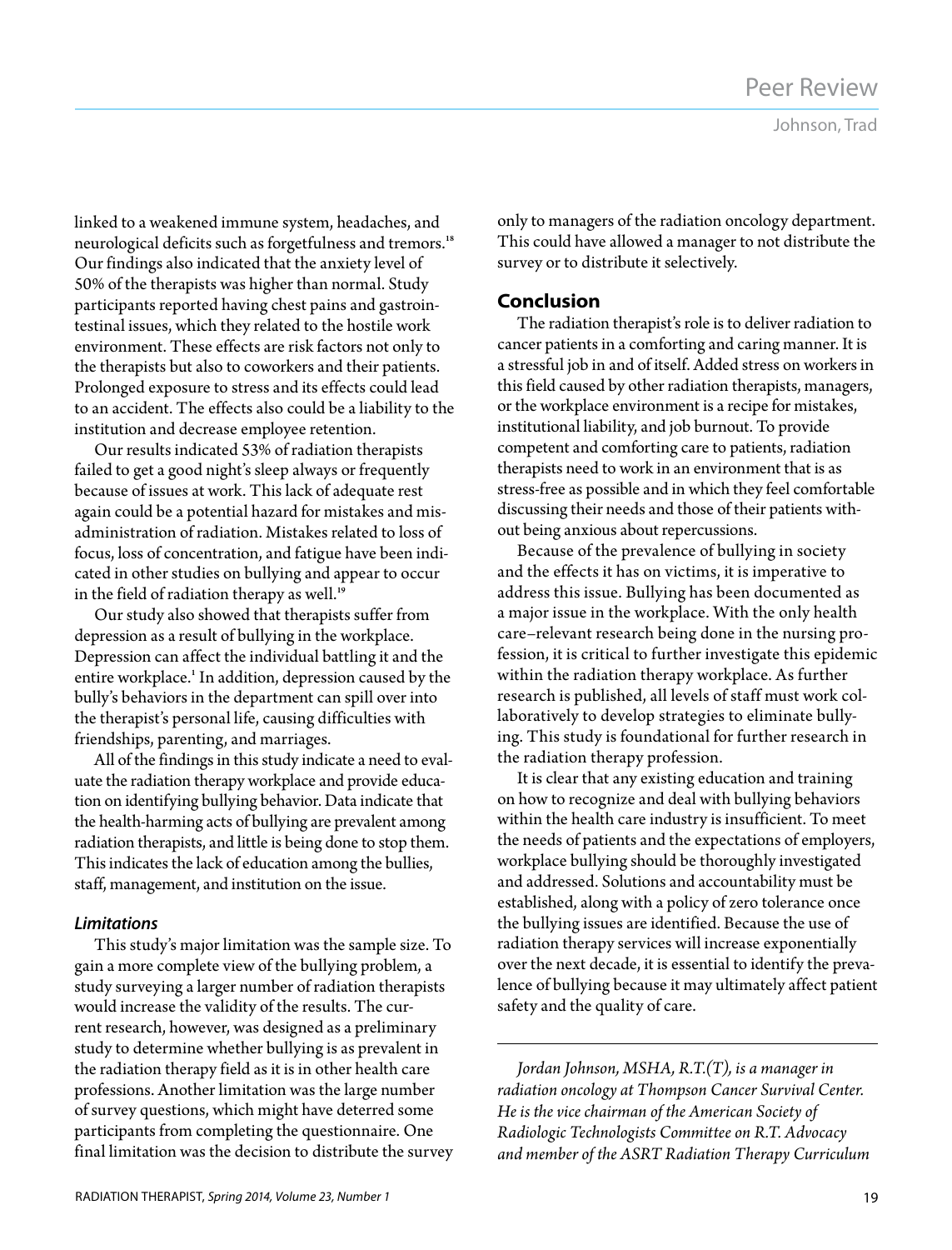# Peer Review

Bullying Behavior and Its Effects on Personal Health

*revision task group. Johnson is a 2012 Varian Radiation Therapy Advancement Scholarship recipient.* 

*Megan Trad, PhD, MSRS, R.T.(T), is an assistant professor for the Texas State University radiation therapy program. She is vice chairman of the* Radiation Therapist *Editorial Review Board and an associate editor for the*  Journal of Medical Imaging and Radiation Sciences*. Trad is a 2009 and 2010 Elekta Radiation Therapy Educators Scholarship recipient.*

*Reprint requests may be mailed to the American Society of Radiologic Technologists, Communications Department, at 15000 Central Ave SE, Albuquerque, NM 87123-3909, or e-mailed to communications@asrt.org.*

*© 2014 American Society of Radiologic Technologists*

## **References**

- 1. Namie G, Namie R. *The Bully-Free Workplace: Stop Jerks, Weasels, and Snakes From Killing Your Organization*. Hoboken, NJ: John Wiley & Sons; 2011.
- 2. Namie G, Namie R. *The Bully at Work: What You Can Do to Stop the Hurt and Reclaim Your Dignity on the Job*. 2nd ed. Naperville, IL: Sourcebooks; 2009.
- 3. Workplace Bullying Institute. Workplace bullying from the perspective of U.S. business leaders. http://workplacebul lying.org/multi/pdf/2013-WBI-Z-BL.pdf. Published 2013. Accessed February 21, 2013.
- 4. Murray JS. No more nurse abuse: let's stop paying the emotional, physical, and financial costs of workplace abuse. *Am Nurse Today*. 2008;3(7):17-19.
- 5. Murray JS. Workplace bullying in nursing: a problem that can't be ignored. *Medsurg Nurs*. 2009;18(5):273-276.
- 6. Bartlett JE II, Bartlett ME. Workplace bullying: an integrative literature review. *Adv Dev Hum Resources*. 2011;13(1):69- 84. doi:10.1177/1523422311410651.
- 7. Hogh A, Hoel H, Carneiro IG. Bullying and employee turnover among healthcare workers: a three-wave prospective study. *J Nurs Manag*. 2011;19(6):742-751. doi:10.1111/j.1365 -2834.2011.01264.x.
- 8. Weidmer TL. Workplace bullying: costly and preventable. *Delta Kappa Gamma Bull*. 2010;77(2):35-41.
- 9. Berry PA, Gillespie GL, Gates D, Schafer J. Novice nurse productivity following workplace bullying. *J Nurs Scholarsh*. 2012;44(1):80-87. doi:10.1111/j.1547-5069.2011.01436.x.
- 10. Simons SR, Mawn B. Bullying in the workplace--a qualitative study of newly licensed registered nurses. *AAOHN J*. 2010;58(7):305-311. doi:10.3928/08910162-20100616-02.
- 11. Cowie H, Naylor P, Rivers I, Smith PK, Pereira B. Measuring workplace bullying. *Aggress Violent Behav*. 2002;7(1):35-51.
- 12. De Cuyper N, Baillien E, De Witte H. Job insecurity, perceived employability and targets' and perpetrators' experiences of workplace bullying. *Work Stress*. 2009;23(3):206-224. doi:10.1080/02678370903257578.
- 13. Matt SB. Ethical and legal issues associated with bullying in the nursing profession. *J Nurs Law.* 2012;15(1):9-13.
- 14. Dehue F, Bolman C, Völlink T, Pouwelse M. Coping with bullying at work and health related problems. *Int J Stress Manag*. 2012;19(3):175-197.
- 15. Yildirim D. Bullying among nurses and its effects. *Int Nurs Rev*. 2009;56(4):504-511. doi:10.1111/j.1466-7657 .2009.00745.x.
- 16. Manning R, Levine M, Collins A. The Kitty Genovese murder and the social psychology of helping: the parable of the 38 witnesses. *Am Psychol*. 2007;62(6):555-562.
- 17. FAQs about stress. American Heart Association Web site. http://www.heart.org/HEARTORG/GettingHealthy /StressManagement/HowDoesStressAffectYou/FAQs -About-Stress\_UCM\_307982\_Article.jsp. Updated May 5, 2011. Accessed April 22, 2013.
- 18. 50 common signs and symptoms of stress. American Institute of Stress Web site. http://www.stress.org/stress-effects/. Accessed January 21, 2014.
- 19. Fackelmann K. Long hospital shifts, lack of sleep can kill, study says. Tired medical residents make more errors. *USA Today*. December 12, 2006:1A. http://usatoday30.usatoday .com/printedition/news/20061212/1a\_offlede12.art.htm. Accessed January 22, 2014.